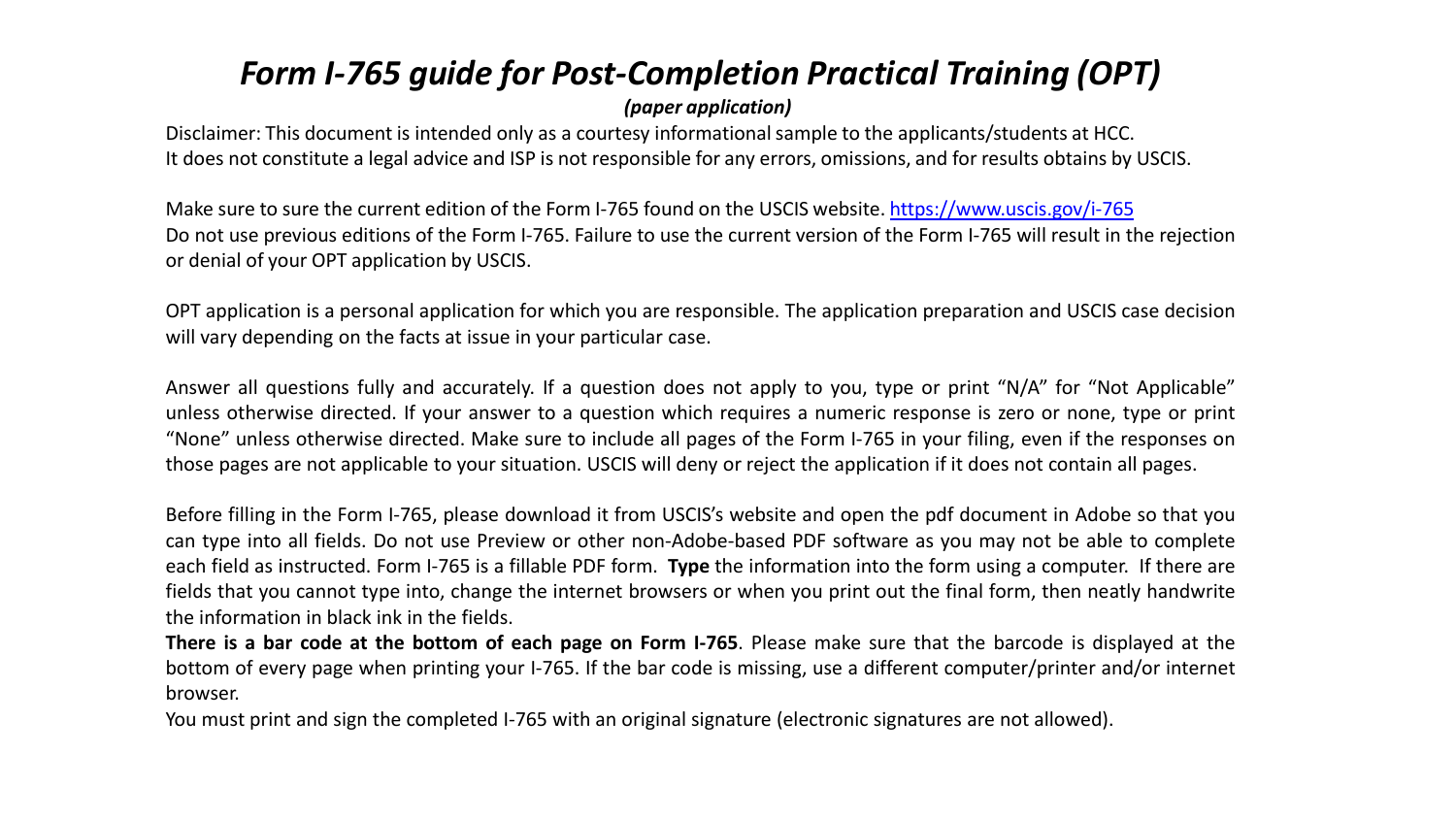| I-765: PAGE 1                                                                                                                                                          |                                                                                                                                                                                                                                                                                          |                                                                                                                                                                                                                                                                                                                                                                                                                                                                                                                              |                                                                                                                                                                   |
|------------------------------------------------------------------------------------------------------------------------------------------------------------------------|------------------------------------------------------------------------------------------------------------------------------------------------------------------------------------------------------------------------------------------------------------------------------------------|------------------------------------------------------------------------------------------------------------------------------------------------------------------------------------------------------------------------------------------------------------------------------------------------------------------------------------------------------------------------------------------------------------------------------------------------------------------------------------------------------------------------------|-------------------------------------------------------------------------------------------------------------------------------------------------------------------|
|                                                                                                                                                                        |                                                                                                                                                                                                                                                                                          | <b>USCIS</b><br><b>Application For Employment Authorization</b><br>Form I-765<br>Department of Homeland Security<br>OMB No. 1615-0040<br>U.S. Citizenship and Immigration Services<br>Expires 07/31/2022                                                                                                                                                                                                                                                                                                                     | Make sure to use the current edition found on<br>USCIS website<br>https://www.uscis.gov/i-765 and confirm the<br>correct edition date found on the bottom left at |
|                                                                                                                                                                        | Valid From<br>Authorization/Extension<br>For<br>Valid Through<br><b>USCIS</b><br>Use<br>Only<br>Alien Registration Number A-<br>Remarks<br>To be completed by an attorney or<br>is attached.<br>Board of Immigration Appeals (BIA)-                                                      | <b>EAVE BLANK</b><br>Select this box if Form G-28<br>Attorney or Accredited Representative<br>USCIS Online Account Number (if any)                                                                                                                                                                                                                                                                                                                                                                                           | the page.                                                                                                                                                         |
|                                                                                                                                                                        | accredited representative (if any).<br>directed.                                                                                                                                                                                                                                         | START HERE - Type or print in black ink. Answer all questions fully and accurately. If a question does not apply to you (for<br>example, if you have never been married and the question asks, "Provide the name of your current spouse"), type or print "N/A"<br>unless otherwise directed. If your answer to a question which requires a numeric response is zero or none (for example, "How<br>many children do you have" or "How many times have you departed the United States"), type or print "None" unless otherwise | ↳<br>Read instructions                                                                                                                                            |
| 1. a. select the box "initial permission to accept<br>employment"                                                                                                      | Part 1. Reason for Applying<br>I am applying for (select only one box):<br>Initial permission to accept employment.<br>$-1.a.$<br>1.b. Replacement of lost, stolen, or damaged employment<br>authorization document, or correction of my<br>employment authorization document NOT DUE to | <b>Other Names Used</b><br>Provide all ofher names you have ever used, including aliases,<br>maiden name, and nicknames. If you need extra space to<br>complete this section, use the space provided in Part 6.<br>Additional Information<br>2.a. Family Name<br>(Last Name)                                                                                                                                                                                                                                                 |                                                                                                                                                                   |
|                                                                                                                                                                        | U.S. Citizenship and Immigration Services (USCIS)<br>error.<br>NOTE: Replacement (correction) of an employment<br>authorization document due to USCIS error does not<br>require a new Form I-765 and filing fee. Refer to                                                                | 2.b. Given Name<br>(First Name)<br>2.c. Middle Name                                                                                                                                                                                                                                                                                                                                                                                                                                                                          | If not applicable, enter "N/A" in each field                                                                                                                      |
|                                                                                                                                                                        | Replacement for Card Error in the What is the<br>Filing Fee section of the Form I-765 Instructions for<br>further details.<br>1.c. Renewal of my permission to accept employment.<br>(Attach a copy of your previous employment                                                          | 3.a. Family Name<br>(Last Name)<br>3.b. Given Name<br>(First Name)<br>3.c. Middle Name                                                                                                                                                                                                                                                                                                                                                                                                                                       |                                                                                                                                                                   |
|                                                                                                                                                                        | authorization document.)<br>Part 2. Information About You<br><b>Your Full Legal Name</b>                                                                                                                                                                                                 | 4.a. Family Name<br>(Last Name)<br>Given Name<br>4.b.<br>(First Name)<br>4.c. Middle Name                                                                                                                                                                                                                                                                                                                                                                                                                                    |                                                                                                                                                                   |
| 1.a, 1.b, 1.c $-$ enter your full legal names as they<br>appear on your passport.<br>Leave the middle name field (item 1.c.) blank if you<br>do not have a middle name | 1.a. Family Name [1]<br>1.b. Given Name<br>(First Name)<br>I.c. Middle Name                                                                                                                                                                                                              |                                                                                                                                                                                                                                                                                                                                                                                                                                                                                                                              |                                                                                                                                                                   |
|                                                                                                                                                                        | Form I-765 Edition 08/25/20<br>Edition date                                                                                                                                                                                                                                              | Page 1 of 7<br>III 03.53124123231335201331231231231335102123121213132<br>ľЬ                                                                                                                                                                                                                                                                                                                                                                                                                                                  | Bar code displayed at the bottom of every page                                                                                                                    |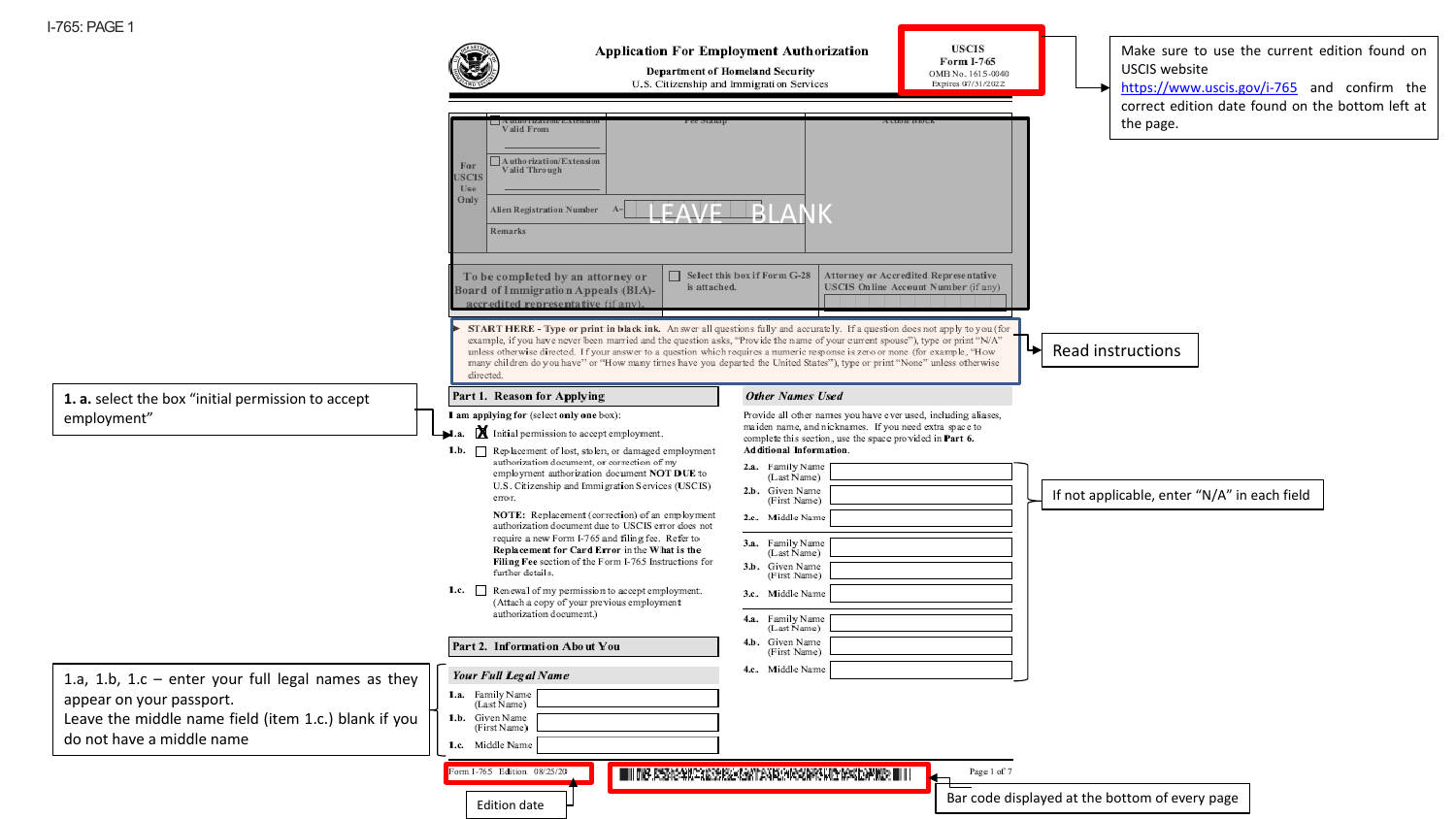| 5.a. - 5.f. This is the address where USCIS will mail all<br>correspondence such as receipt, RFE (request for evidence (if any),<br>approval or denial notice, and EAD-OPT card. It is critical the<br>address is entered correctly. Write a U.S. address that will remain<br>valid for 3-5 months.<br>5.a. If you are using your own address, enter "N/A";<br>If you are using someone else's address (trusted friend or<br>a family member's address for mailing, enter the person's name<br>in item " In care of name". | Part 2. Information About You (continued)<br>Your U.S. Mailing Address<br>5.a. In Care Of Name (if any)<br>5.b. Street Number<br>and Name<br>5.c. $\Box$ Apt. $\Box$ Ste. $\Box$ Flr.<br>5.d. City or Town<br>5.f. ZIP Code<br>5.e. State                                                                         | 14. Do you want the SSA to issue you a Social Security card?<br>(You must also answer "Yes" to Item Number 15.,<br>Consent for Disclosure, to receive a card.)<br>Yes No<br>NOTE: If you answered "No" to Item Number 14., skip<br>to Part 2., Item Number 18.a. If you answered "Yes" to<br>Item Number 14., you must also answer "Yes" to Item<br>Number 15.<br>15. Consent for Disclosure: I authorize disclosure of<br>information from this application to the SSA as required<br>for the purpose of assigning me an SSN and issuing me a<br>Social Security card.<br>Yes No<br>NOTE: If you answered "Yes" to Item Numbers | #14 and #15 - if you do not have a SSN, answer "Yes"<br>to request one.<br>If you answered "Yes" to item number 14, you must<br>also answer "Yes" to item number 15.<br>If you answered "yes" to item numbers 14-15,<br>complete also items 16.a, 16.b, 17.a. and 17.b.<br>If you already have SSN, do not request a new one.<br>If you answered "no" to item number 14, skip to Part<br>2, item number 18. a. |
|----------------------------------------------------------------------------------------------------------------------------------------------------------------------------------------------------------------------------------------------------------------------------------------------------------------------------------------------------------------------------------------------------------------------------------------------------------------------------------------------------------------------------|-------------------------------------------------------------------------------------------------------------------------------------------------------------------------------------------------------------------------------------------------------------------------------------------------------------------|----------------------------------------------------------------------------------------------------------------------------------------------------------------------------------------------------------------------------------------------------------------------------------------------------------------------------------------------------------------------------------------------------------------------------------------------------------------------------------------------------------------------------------------------------------------------------------------------------------------------------------|----------------------------------------------------------------------------------------------------------------------------------------------------------------------------------------------------------------------------------------------------------------------------------------------------------------------------------------------------------------------------------------------------------------|
| 6. Check "Yes" if you are using your own U.S. mailing address<br>and if it is your current physical address . If you answered "No"<br>to item number 6, provide your physical address in 7.a-7.e                                                                                                                                                                                                                                                                                                                           | Is your current mailing address the same as your physical<br>address?<br>Yes No<br>NOTE: If you answered "No" to Item Number 6<br>provide your physical address below.                                                                                                                                            | 14. - 15., provide the information requested in Item<br>Numbers 16.a. - 17.b.<br><b>Father's Name</b><br>Provide your father's birth name.                                                                                                                                                                                                                                                                                                                                                                                                                                                                                       |                                                                                                                                                                                                                                                                                                                                                                                                                |
| 7. Complete items 7.a.-7.e. with your current residential<br>address if you checked "No" in Item 6.                                                                                                                                                                                                                                                                                                                                                                                                                        | <b>U.S. Physical Address</b><br>7.a. Street Number<br>and Name<br>7.b. $\Box$ Apt. $\Box$ Ste. $\Box$ Flr.<br>7.c. City or Town                                                                                                                                                                                   | 16.a. Family Name<br>(Last Name)<br>16.b. Given Name<br>(First Name)<br>Mother's Name<br>Provide your mother's birth name.                                                                                                                                                                                                                                                                                                                                                                                                                                                                                                       |                                                                                                                                                                                                                                                                                                                                                                                                                |
| 8. F-1 students will not have A= number unless they received one<br>from a previous immigration status or they had other type of work<br>permit. Handwrite "N/A" after printing Form I-765                                                                                                                                                                                                                                                                                                                                 | 7.e. ZIP Code<br>7.d. State<br>$\mathbf{r}$<br><b>Other Information</b><br>Alien Registration Number (A-Number) (if any)<br>$\overline{\phantom{a}}$ 8.                                                                                                                                                           | 17.a. Family Name<br>(Last Name)<br>17.b. Given Name<br>(First Name)                                                                                                                                                                                                                                                                                                                                                                                                                                                                                                                                                             |                                                                                                                                                                                                                                                                                                                                                                                                                |
| 9. You will have this number if you have previously filed an application<br>using USCIS online filing system, enter the number. If none, then handwrite<br>"None" after printing Form I-765.<br>10-11 - self-explanatory items. Fill in the correct information                                                                                                                                                                                                                                                            | $\triangleright$ A-<br>$\rightarrow$ 9.<br>USCIS Online Account Number (if any)<br>Male Female<br>10. Gender                                                                                                                                                                                                      | Your Country or Countries of Citizenship or<br>Natio nality<br>List all countries where you are currently a citizen or national.<br>If you need extra space to complete this item, use the space<br>provided in Part 6. Additional Information.<br>18.a. Country                                                                                                                                                                                                                                                                                                                                                                 | 18.a. Enter your country of citizenship.                                                                                                                                                                                                                                                                                                                                                                       |
| 12. If you have ever issued an EAD previously with USCIS, check "yes";<br>complete Part 6 on page 7 and provide copies of your previous EADs. If EAD<br>is not available, explain in Part 6.<br>If you had not been previously filed for I-765, check "No".                                                                                                                                                                                                                                                                | 11. Marital Status<br>Single Married Divorced Widowed<br>12. Have you previously filed Form I-765?<br>$Yes$ No<br>13.a. Has the Social Security Administration (SSA) ever                                                                                                                                         | 18.b. Country                                                                                                                                                                                                                                                                                                                                                                                                                                                                                                                                                                                                                    |                                                                                                                                                                                                                                                                                                                                                                                                                |
| 13. a If you have a Social Security Number (SSN), select "Yes".<br>If you do not have a SSN select "No".<br>13. b. Enter your Social Security number if you have one.<br>Leave this box blank if you do not have SSN.                                                                                                                                                                                                                                                                                                      | officially issued a Social Security card to you?<br>Yes No<br>NOTE: If you answered "No" to Item Number 13.a.,<br>skip to Item Number 14. If you answered "Yes" to Item<br>Number 13.a., provide the information requested in Item<br>Number 13.b.<br>13.b. Provide your Social Security number (SSN) (if known). |                                                                                                                                                                                                                                                                                                                                                                                                                                                                                                                                                                                                                                  |                                                                                                                                                                                                                                                                                                                                                                                                                |
|                                                                                                                                                                                                                                                                                                                                                                                                                                                                                                                            |                                                                                                                                                                                                                                                                                                                   |                                                                                                                                                                                                                                                                                                                                                                                                                                                                                                                                                                                                                                  |                                                                                                                                                                                                                                                                                                                                                                                                                |

Form I-765 Edition 08/25/20

■||『8.52%などの定期にとっているからいんだから、そのようなのですから、

Page 2 of 7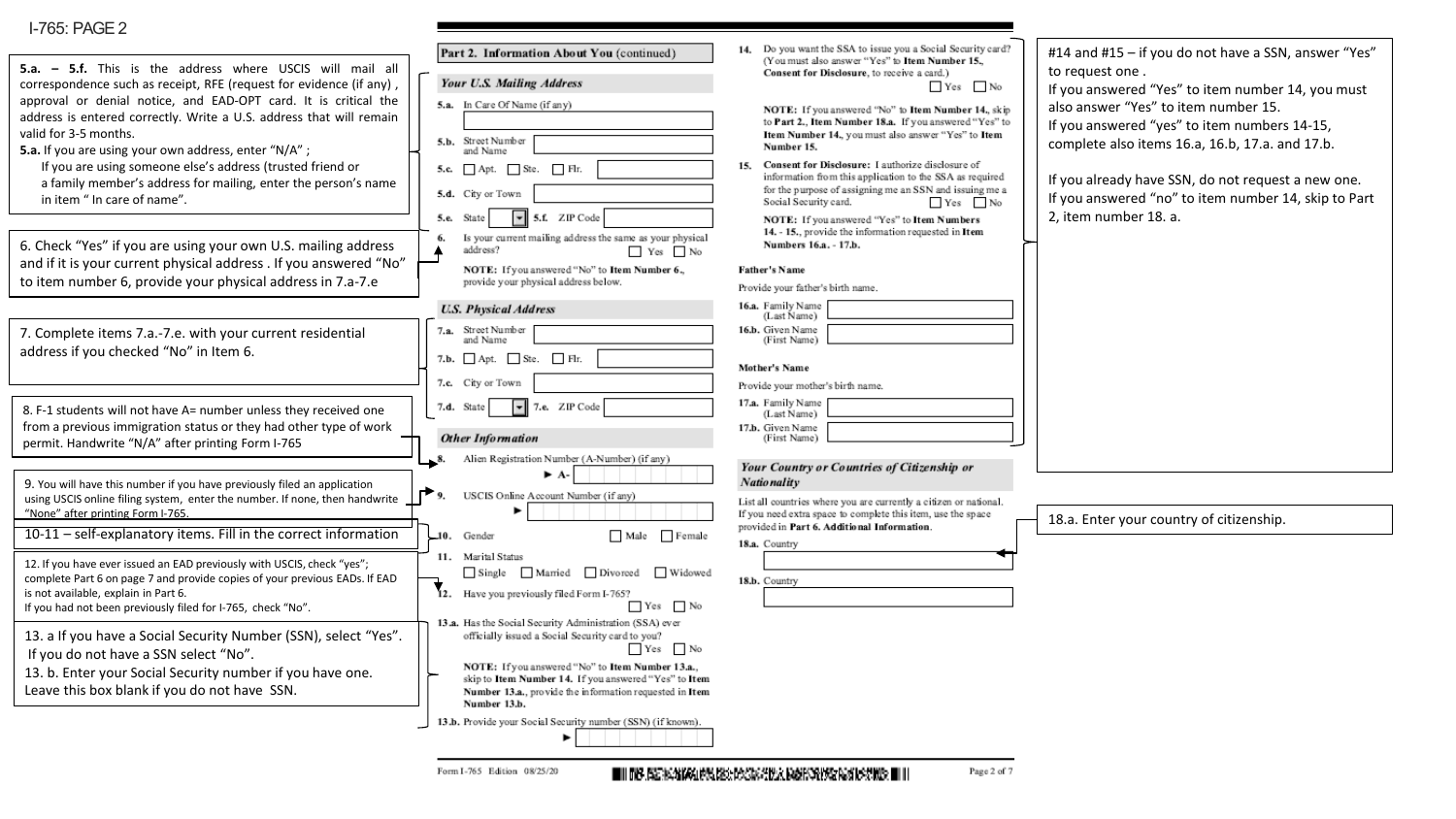|                                                                                                                                                                                                                                                                         | Part 2. Information About You (continued)                                                                                                                                                                                                               | <b>Information About Your Eligibility Category</b>                                                                                                                                                                                                                                                                                                                                             |                                                                                                                   |
|-------------------------------------------------------------------------------------------------------------------------------------------------------------------------------------------------------------------------------------------------------------------------|---------------------------------------------------------------------------------------------------------------------------------------------------------------------------------------------------------------------------------------------------------|------------------------------------------------------------------------------------------------------------------------------------------------------------------------------------------------------------------------------------------------------------------------------------------------------------------------------------------------------------------------------------------------|-------------------------------------------------------------------------------------------------------------------|
| # 19.a; 19.b; 19. c.; 20. are self-explanatory items.                                                                                                                                                                                                                   | <b>Place of Birth</b><br>List the city/town/village, state/province, and country where<br>you were born.<br>19.a. City/Town/Village of Birth                                                                                                            | 27. Eligibility Category. Refer to the Who May File Form<br>I-765 section of the Form I-765 Instructions to determine<br>the appropriate eligibility category for this application.<br>Enter the appropriate letter and number for your eligibility<br>category below (for example, (a)(8), (c)(17)(iii)).<br>$3$ ) ( $ B $<br>$\mathbf{c}$<br>(c)(3)(C) STEM OPT Eligibility Category. If you | 27. Enter the following: $\overline{c}$ 3 B                                                                       |
| Please enter the correct information.                                                                                                                                                                                                                                   | 19.b. State/Province of Birth<br>19.c. Country of Birth<br>20. Date of Birth (mm/dd/yyyy)                                                                                                                                                               | entered the eligibility category (c)(3)(C) in Item Number<br>27., provide the information requested in Item Numbers<br>$28.a. - 28.c.$<br>28.a. Degree<br>28.b. Employer's Name as Listed in E-Verify                                                                                                                                                                                          | $28.-31.b$<br>These questions do not apply to you<br>since you are filing for Post-<br>Completion OPT (c) (3) (B) |
| 21. Enter the 11- digit number from your most recent<br>electronic I-94 record online by visiting<br>https://i94.cbp.dhs.gov/l94/#/home<br>Or if you have changed your status to F-1 in the U.S., I-94 will<br>be at the bottom of your USCIS I-797 A Notice of Action. | Information About Your Last Arrival in the<br><b>United States</b><br>21.a. Form I-94 Arrival-Departure Record Number (if any)<br>21.b. Passport Number of Your Most Recently Issued Passport                                                           | 28.c. Employer's E-Verify Company Identification Number or a<br>Valid E-Verify Client Company Identification Number<br>29. (c)(26) Eligibility Category. If you entered the eligibility<br>category (c)(26) in Item Number 27., provide the receipt<br>number of your H-1B spouse's most recent Form I-797                                                                                     | Enter N/A                                                                                                         |
| 21.b. Enter passport number from your most recently issued passport<br>21.c. Enter "None"                                                                                                                                                                               | 21.c. Travel Document Number (if any)                                                                                                                                                                                                                   | Notice for Form I-129, Petition for a Nonimmigrant<br>Worker.                                                                                                                                                                                                                                                                                                                                  |                                                                                                                   |
| 21.d. and 21.e. You may find this information on the<br>biographical page of your most recently issued passport                                                                                                                                                         | 21.d. Country That Issued Your Passport or Travel Document<br>21.e. Expiration Date for Passport or Travel Document                                                                                                                                     | 30. (c)(8) Eligibility Category If you entered the eligibility<br>category (c)(8) in Item Number 27, provide the<br>information requested in Nem NAmbers 30.a. - 30.g.<br>30.a. Have you EVER been arrested for, and/or charged with,                                                                                                                                                          |                                                                                                                   |
| 22. Enter the most recent date you entered the U.S. as listed<br>on your I-94 record.                                                                                                                                                                                   | (mm/dd/yyyy)<br>22. Date of Your Last Arrival Into the United States, On or<br>About (mm/dd/yyyy)                                                                                                                                                       | and/or convicted of any crime in any country?<br>$Yes$ No<br>NOTE: If you answered "Yes" to Item Number 30.a.,<br>refer to Special Filing Instructions for Those With                                                                                                                                                                                                                          |                                                                                                                   |
| 23-24 - Use your I-94 record information.                                                                                                                                                                                                                               | Place of Your Last Arrival Into the United States<br>23.                                                                                                                                                                                                | Pending Asylum Applications (c)(8) of the Form I-765<br>Instructions for information about providing court<br>dispositions.                                                                                                                                                                                                                                                                    |                                                                                                                   |
| Place of last arrival refers to the three-letter code for the<br>airport, port of entry on your most recent entry stamp in your<br>passport. Example: If your most recent entry is in Houston, the<br>entry stamp on passport would be HOU.<br>25. Write "F-1 student"  | 24. Immigration Status at Your Last Amval (for example,<br>B-2 visitor, F-1 student, or no status)<br>25. Your Current Immigration Status or Category (for example,<br>B-2 visitor, F-1 student, parolee, deferred action, or no<br>status or category) | 30.b. Did you enter the United States lawfully through a U.S.<br>port of entry and were you inspected and admitted or<br>paroled after inspection by an immigration officer? (If<br>you answer "Yes," you MUST provide evidence of your<br>lawful entry.)<br>Yes No<br>30.c. If you answered "No" to Item Number 30.b., did you                                                                |                                                                                                                   |
| 26. Enter your SEVIS ID number which can be found on the top<br>left of your most recent Form I-20.                                                                                                                                                                     | Student and Exchange Visitor Information System<br>$-26.$<br>(SEVIS) Number (if any)<br>$\blacktriangleright$ N-                                                                                                                                        | present yourself to the Secretary of Homeland Security or<br>his or her delegate (DHS) within 48 hours of entry or<br>attempted entry AND express an intention to seek asylum<br>within the United States or express a fear of persecution<br>or torture in your home country?<br>$\Box$ Yes $\Box$ No                                                                                         |                                                                                                                   |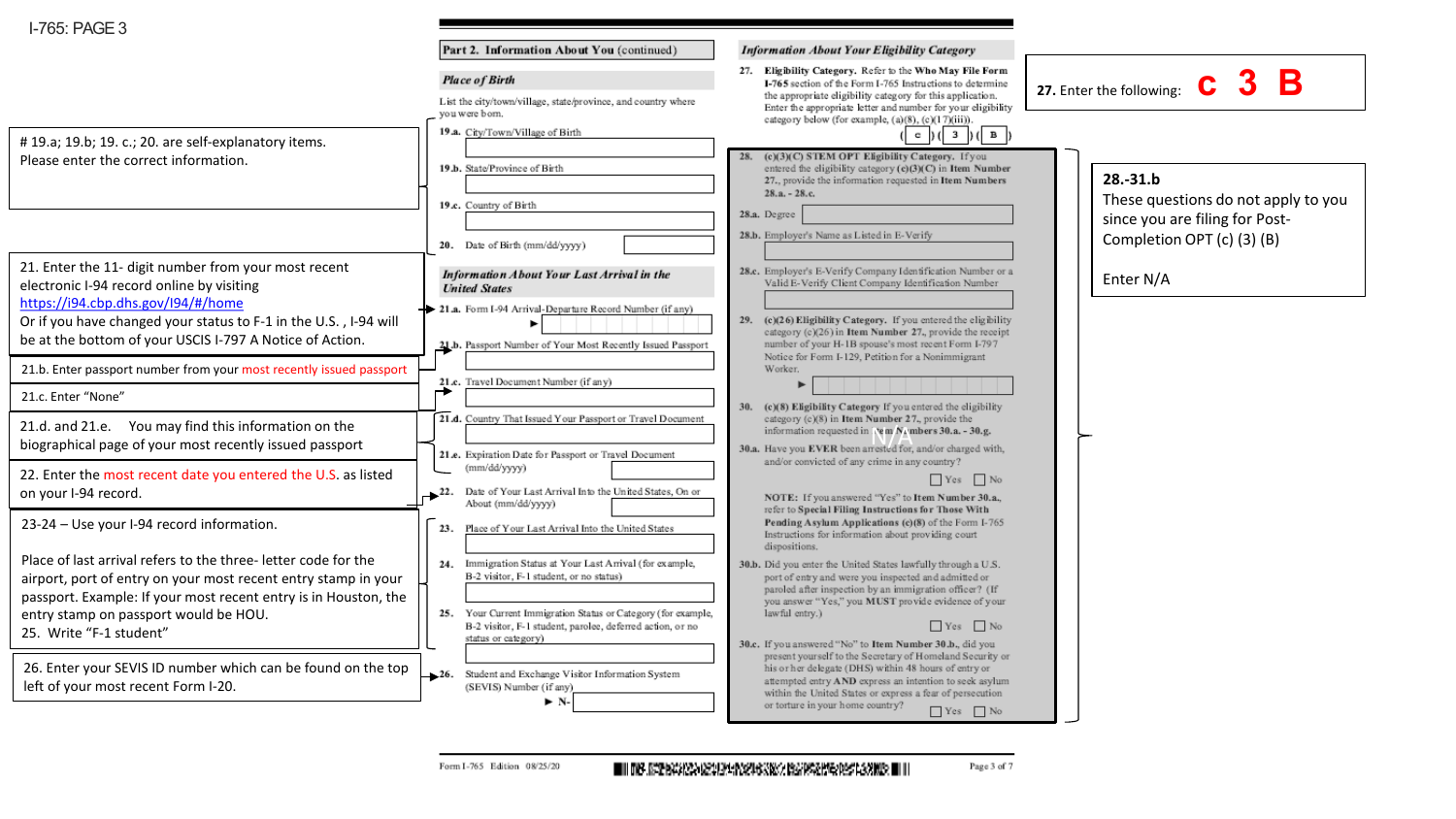I-765: PAGE4

## **28.-31.b**

| PAGE 4                                                                                  | Part 2. Information About You (continued)<br>If you answered "Yes" to Item Number 30.c., provide the<br>following information:                                                                                                 | Part 3. Applicant's Statement, Contact<br>Information, Declaration, Certification, and<br>Signature                                                                                                                                                                                                                                                                                                |                                                   |
|-----------------------------------------------------------------------------------------|--------------------------------------------------------------------------------------------------------------------------------------------------------------------------------------------------------------------------------|----------------------------------------------------------------------------------------------------------------------------------------------------------------------------------------------------------------------------------------------------------------------------------------------------------------------------------------------------------------------------------------------------|---------------------------------------------------|
| 28.-31.b                                                                                | 30.d. Date you presented yourself to DHS                                                                                                                                                                                       | NOTE: Read the Penalties section of the Form I-765<br>Instructions before completing this section. You must file<br>Form I-765 while in the United States.                                                                                                                                                                                                                                         |                                                   |
| These questions do not apply to you since<br>you are filing for Post-Completion OPT (c) | 30.e. Location where you presented yourself to DHS                                                                                                                                                                             | <b>Applicant's Statement</b>                                                                                                                                                                                                                                                                                                                                                                       |                                                   |
| $(3)$ $(B)$                                                                             | 30.f. Country of claimed persecution                                                                                                                                                                                           | NOTE: Select the box for either Item Number 1.a. or 1.b. If<br>applicable, select the box for Item Number 2.                                                                                                                                                                                                                                                                                       |                                                   |
| Enter N/A                                                                               | 30.g. Provide an explanation for why you did not enter the<br>United States lawfully through a U.S. port of entry. If<br>you need extra space to complete this item, use the space                                             | 1.a. I can read and understand English, and I have read<br>and understand every question and instruction on this<br>application and my answer to every question.                                                                                                                                                                                                                                   | 1.a. select box 1.a.                              |
|                                                                                         | provided in Part 6. Additional Information.                                                                                                                                                                                    | 1.b. The interpreter named in Part 4, read to me every<br>question and instruction on this application and my<br>answer to every question in                                                                                                                                                                                                                                                       | 1.B and $2$ – leave blank – do not check<br>boxes |
|                                                                                         |                                                                                                                                                                                                                                | a language in which I am fluent, and I understood<br>everything.                                                                                                                                                                                                                                                                                                                                   |                                                   |
|                                                                                         | N/A                                                                                                                                                                                                                            | At my request, the preparer named in Part 5.,<br>2.                                                                                                                                                                                                                                                                                                                                                |                                                   |
|                                                                                         | NOTE: Refer to the Special Filing Instructions for Those<br>With Pending Asylum Applications (c)(8) section of the Form<br>I-765 Instructions for more information.                                                            | prepared this application for me based only upon<br>information I provided or authorized.<br><b>Applicant's Contact Information</b>                                                                                                                                                                                                                                                                |                                                   |
|                                                                                         | 31.a. (c)(35) and (c)(36) Eligibility Category. If you entered<br>the eligibility category (c)(35) in Item Number 27., please<br>provide the receipt number of your Form I-797 Notice for                                      | Applicant's Daytime Telephone Number<br>3.<br>4. Applicant's Mobile Telephone Number (if any)                                                                                                                                                                                                                                                                                                      | 3.4.5<br>Enter your information                   |
|                                                                                         | Form I-140, Immigrant Petition for Alien Worker. If you<br>entered the eligibility category (c)(36) in Item Number<br>27., please provide the receipt number of your spouse's or<br>parent's Form I-797 Notice for Form I-140. | Applicant's Email Address (if any)<br>5.                                                                                                                                                                                                                                                                                                                                                           |                                                   |
|                                                                                         | 31.b. If you entered the eligibility category $(c)(35)$ or $(c)(36)$ in<br>Item Number 27., have you EVER been arrested for<br>and/or convicted of any crime?<br>$Yes$ No                                                      | Select this box if you are a Salvadoran or Guatemalan<br>national eligible for benefits under the ABC<br>settlement agreement.                                                                                                                                                                                                                                                                     | 6. Leave blank                                    |
|                                                                                         | NOTE: If you answered "Yes" to Item Number 31.b.,                                                                                                                                                                              | <b>Applicant's Declaration and Certification</b>                                                                                                                                                                                                                                                                                                                                                   |                                                   |
|                                                                                         | refer to Employment-Based Nonimmigrant Categories,<br>Items 8. - 9., in the Who May File Form I-765 section of<br>the Form I-765 Instructions for information about<br>providing court dispositions.                           | Copies of any documents I have submitted are exact photocopies<br>of unaltered, original documents, and I understand that USCIS<br>may require that I submit original documents to USCIS at a later<br>date. Furthermore, I authorize the release of any information<br>from any and all of my records that USCIS may need to<br>determine my eligibility for the immigration benefit that I seek. |                                                   |
|                                                                                         |                                                                                                                                                                                                                                | I furthermore authorize release of information contained in this<br>application, in supporting documents, and in my USCIS<br>records, to other entities and persons where necessary for the<br>administration and enforcement of U.S. immigration law.                                                                                                                                             |                                                   |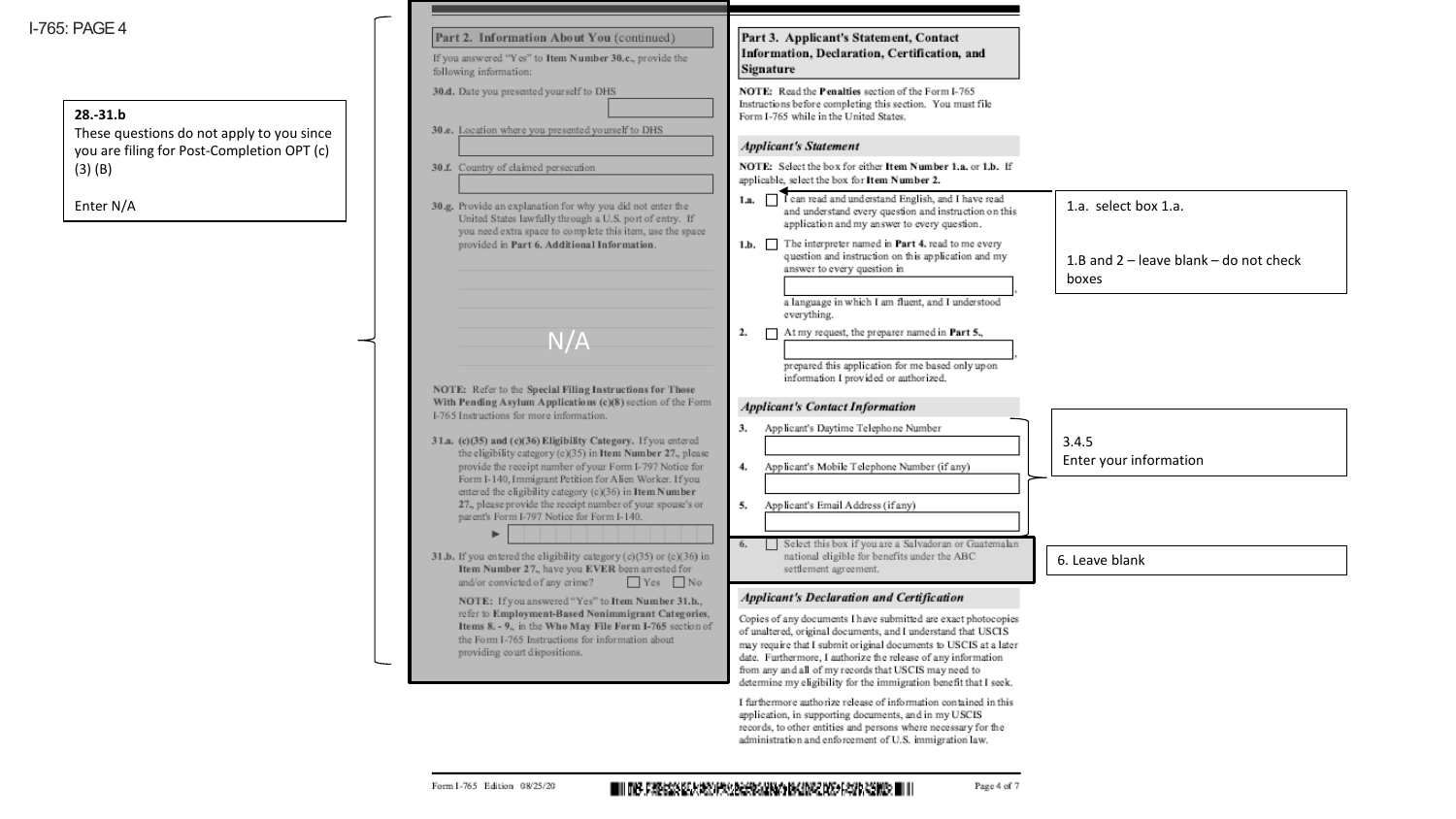**I-765: PAGF5** 

| <b>7.a.</b> – application must be signed by hand |
|--------------------------------------------------|
| Once I-765 is completed, PRINT the form and      |
| <b>SIGN BY HAND.</b>                             |

**DO NOT SIGN with electronic signatures.** If Form I-765 is signed with an electronic signature, your OPT application will be denied by USCIS.

Your signature must fit within the box. Sign with blank ink

7.b

add the date that you signed the I-765 . It should be a current date (the date you upload documents in your OPT checklist) – do not use old dates.

Follow the correct date format (mm/dd/yyyy)  $\frac{1}{\text{lb. Interpreter's Given Name}}\prod_{\text{frame}}$ 

| Part 3. Applicant's Statement, Contact       |
|----------------------------------------------|
| Information, Declaration, Certification, and |
| Signature (continued)                        |

I understand that USCIS may require me to appear for an appointment to take my biometrics (fingerprints, photograph, and/or signature) and, at that time, if I am required to provide biometrics, I will be required to sign an oath reaffirming that:

- 1) I reviewed and understood all of the information contained in, and submitted with, my application; and
- 2) All of this information was complete, true, and correct at the time of filing.

I certify, under penalty of perjury, that all of the information in my application and any document submitted with it were provided or authorized by me, that I reviewed and understand all of the information contained in, and submitted with, my application and that all of this information is complete, true, and correct.

| <b>Applicant's Signature</b> |  |
|------------------------------|--|
| 7.a. Applicant's Signature   |  |

|--|

7.b. Date of Signature (nm/dd/yyyy)

NOTE TO ALL APPLICANTS: If you do not completely fill out this application or fail to submit required documents listed in the Instructions, USCIS may deny your application.

#### Part 4. Interpreter's Contact Information, Certification, and Signature

Provide the following information about the interpreter.

**Interpreter's Full Name** 

1.a. Interpreter's Family Name (Last Name)

Interpreter's Business or Organization Name (if any)  $2.$ 

| Part 4. Interpreter's Contact Information, |
|--------------------------------------------|
| Certification, and Signature               |

|    | <b>Interpreter's Mailing Address</b>             |
|----|--------------------------------------------------|
|    | 3.a. Street Number<br>and Name                   |
|    | $3.b.$ Apt. Ste. Fir.                            |
|    | 3.c. City or Town                                |
|    | 3.d. State $\overline{\mathbf{v}}$ 3.e. ZIP Code |
|    | 3.f. Province                                    |
|    | 3.g. Postal Code                                 |
|    | 3.h. Country                                     |
|    |                                                  |
|    |                                                  |
|    | <b>Interpreter's Contact Information</b>         |
| 4. | Interpreter's Daytime Telephone Number           |
|    |                                                  |

Interpreter's Mobile Telephone Number (if any)

which is the same language specified in Part 3., Item Number 1.b., and I have read to this applicant in the identified language

every question and instruction on this application and his or her

answer to every question. The applicant informed me that he or she understands every instruction, question, and answer on the application, including the Applicant's Declaration and Certification, and has verified the accuracy of every answer.

Interpreter's Email Address (if any)

**Interpreter's Certification** 

I am fluent in English and

**Interpreter's Signature** 

7.a. Interpreter's Signature

I certify, under penalty of perjury, that:

**Part 4** These sections are not applicable for your case. To be completed only if using an interpreter. Enter N/A

 $5.$ 

 $6.$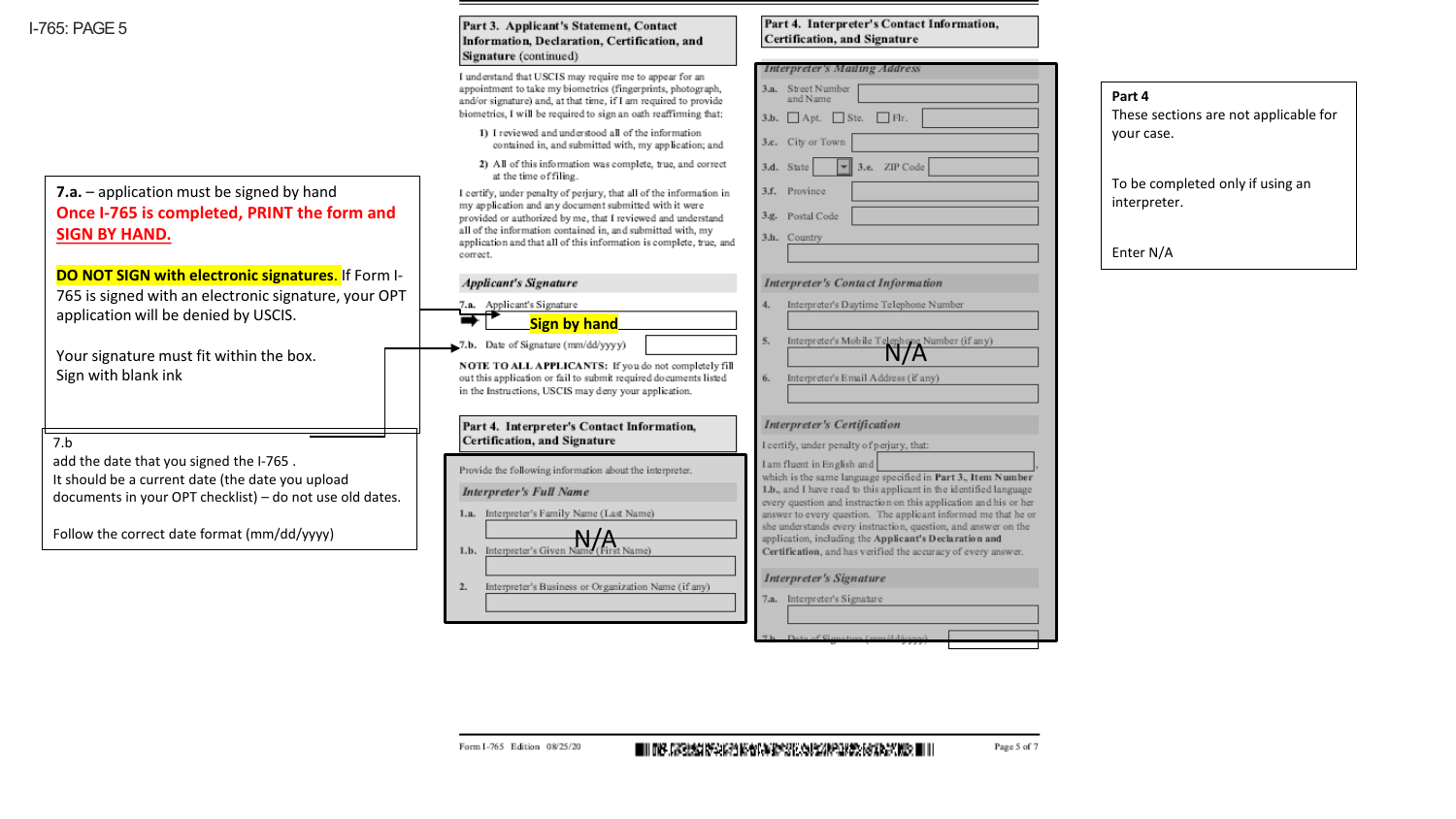## I-765: PAGE6

### Part 5.

These sections are not applicable for your case.

To be completed only if using a preparer.

Enter N/A

| Part 5. Contact Information, Declaration, and                                      | <b>Preparer's Statement</b>                                                                                                                 |
|------------------------------------------------------------------------------------|---------------------------------------------------------------------------------------------------------------------------------------------|
| Signature of the Person Preparing this<br>Application, If Other Than the Applicant | I am not an attorney or accredited representative but<br>7.3.<br>have prepared this application on behalf of the                            |
| Provide the following information about the preparer.                              | applicant and with the applicant's consent.<br>I am an attomey or accredited representative and my<br>7.b.                                  |
| Preparer's Full Name                                                               | representation of the applicant in this case                                                                                                |
| 1.a. Preparer's Family Name (Last Name)                                            | extends does not extend beyond the<br>preparation of this application.                                                                      |
| 1.b. Preparer's Given Name (First Name)                                            | NOTE: If you are an attorney or accredited<br>representative, you need to submit a completed<br>Form G-28, Notice of Entry of Appearance as |
| 2.<br>Preparer's Business or Organization Name (if any)                            | Attorney or Accredited Representative, with this<br>application.                                                                            |
|                                                                                    | <b>Preparer's Certification</b>                                                                                                             |
| <b>Preparer's Mailing Address</b>                                                  | By my signature, I certify, under penalty of perjury, that I<br>prepared this application at the request of the applicant. The              |
| 3.a. Street Number<br>and Name                                                     | applicant then reviewed this completed application and                                                                                      |
| Ste.<br>Flr.<br>3.b.<br>Apt.                                                       | informed me that he or she understands all of the information<br>contained in, and submitted with, his or her application,                  |
| 3.c. City or Town                                                                  | peluding the Applicant's Declaration and Certification, and<br>that all of this information is complete, true, and correct. I               |
| 3.e. ZIP Code<br>3.d. State<br>٣l                                                  | completed this application based only on information that the<br>applicant provided to me or authorized me to obtain or use.                |
| Province<br>3.f.                                                                   | Preparer's Signature                                                                                                                        |
|                                                                                    |                                                                                                                                             |
| 3.g. Postal Code                                                                   | 8.a. Preparer's Signature                                                                                                                   |
| 3.h. Country                                                                       |                                                                                                                                             |
|                                                                                    | 8.b. Date of Signature (mm/dd/yyyy)                                                                                                         |
| Preparer's Contact Information                                                     |                                                                                                                                             |
| Preparer's Daytime Telephone Number<br>4.                                          |                                                                                                                                             |
|                                                                                    |                                                                                                                                             |
| 5.<br>Preparer's Mobile Telephone Number (if any)                                  |                                                                                                                                             |
| Preparer's Email Address (if any)<br>6.                                            |                                                                                                                                             |